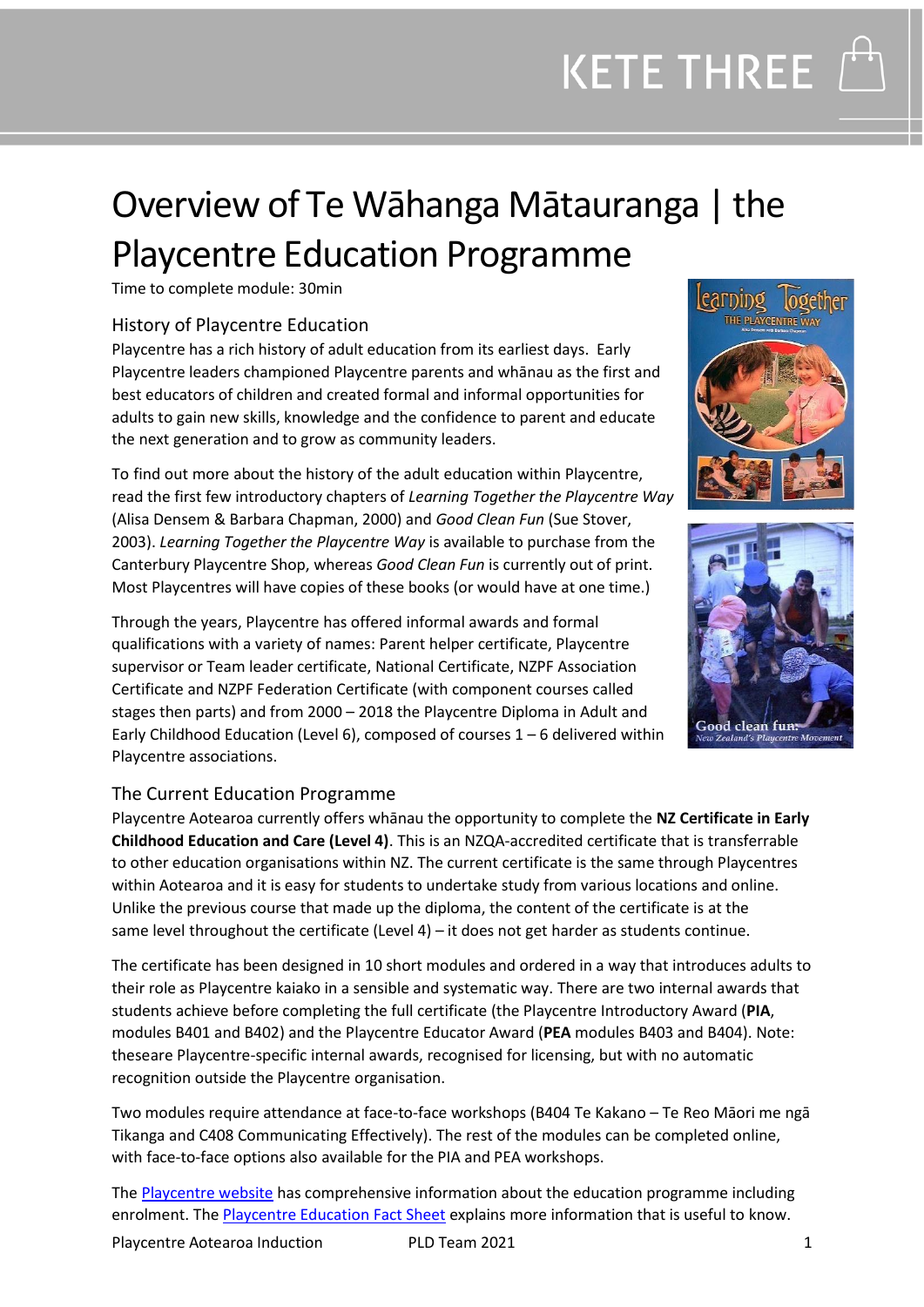Take the time to browse through the education information available on the website.

|              |      | <b>Module name</b>                      | <b>Credits:</b> |
|--------------|------|-----------------------------------------|-----------------|
| <b>PIA</b>   | B401 | Kia Tākaro   Let's Play                 |                 |
| Playcentre   |      |                                         |                 |
| Introductory | B402 | Kotahitanga in Playcentre               |                 |
| Award        |      |                                         |                 |
| <b>PEA</b>   | B403 | Positive relationships                  |                 |
| Playcentre   |      |                                         |                 |
| Educator     | B404 | Te kakano – Te reo Māori me nga tikanga |                 |
| Award        |      |                                         |                 |

## **Programme Structure**

| C Series | C405 | <b>Theory Guides Practice</b>      | 11 |
|----------|------|------------------------------------|----|
|          | C406 | Enriching Children's Play          | 5  |
|          | C407 | Playcentre and the regulations     |    |
|          | C408 | <b>Communication Effectively</b>   | 9  |
|          | C410 | Te Tiriti o Waitangi in Playcentre | 3  |
|          | C409 | Philosophy guides Practice         | 5  |
|          |      | <b>Total credits</b>               | 60 |

### Programme explanation

There are two awards recognised for licensing within Playcentre:

- The **Playcentre Introductory Award (PIA)** which is given on completion of the first two modules [B401 and B402]. This award is designed to be a short introduction to key knowledge and skills needed for adults beginning to work with children in Playcentre.
- The **Playcentre Educator Award (PEA)** is achieved on completion of the next two modules [B403 and B404].
- There is an overall minimum requirement for **full attendance at 10 sessions** (30 hours) to achieve the Playcentre Educator Award.
- **Note** these are Playcentre-specific internal awards which have no automatic recognition outside the Playcentre organisation.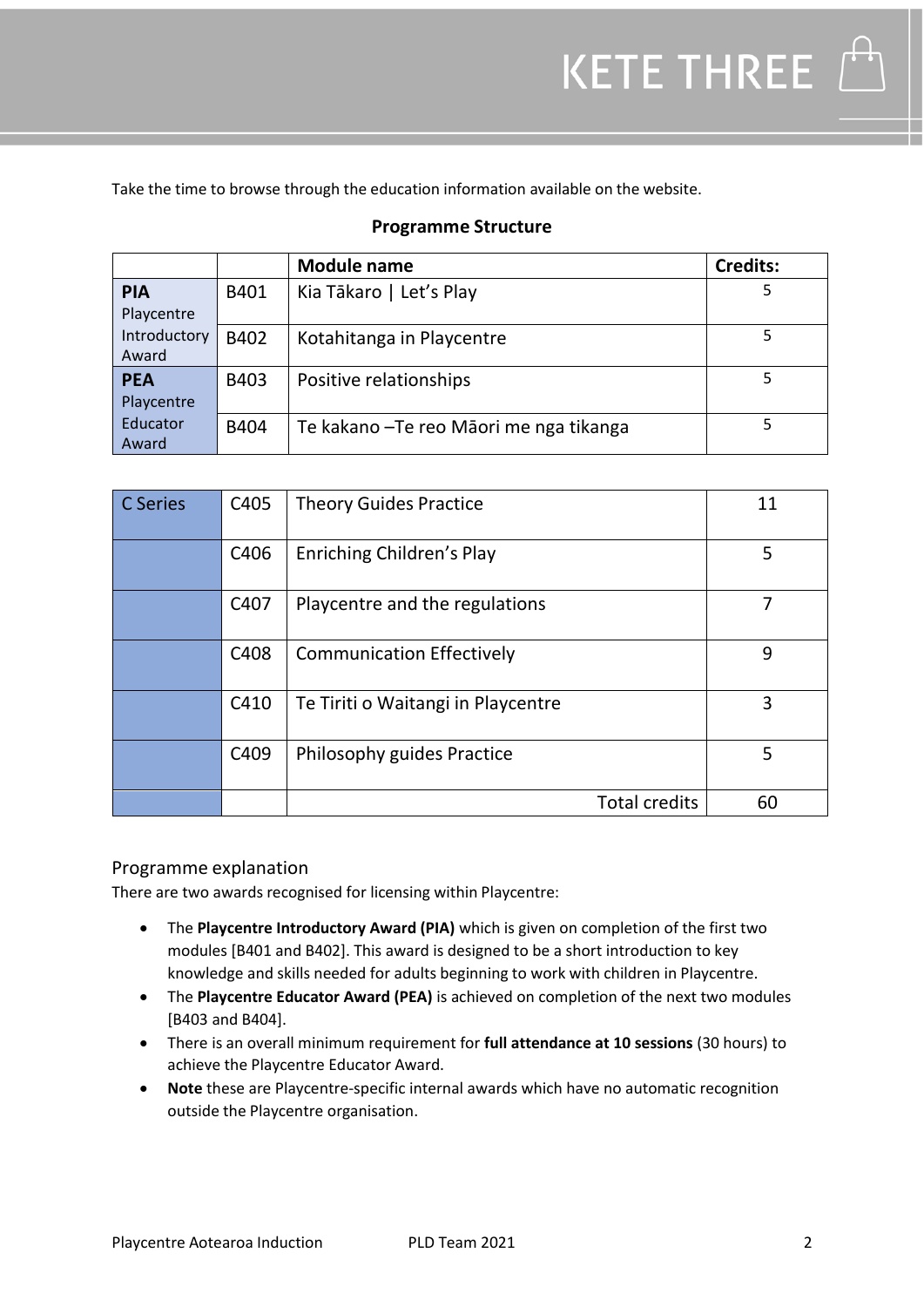### What are these modules about?

PIA -Playcentre Introductory Award

- B401 **Kia Tākaro - Let's Play**. This module is about developing a basic understanding of the Te Whāriki curriculum framework and how to enrich learning experiences for young children through play.
- B402 **Kotahitanga in Playcentre** is about providing a safe, healthy and culturally inclusive environment for the children at Playcentre. The modules in the

PEA - Playcentre Educator Award

- B403 **Positive Relationships**. This module is about developing the skills for fostering positive relationships with infants, toddlers and young children.
- B404 Te Kākano: te Reo me nga tikanga Māori This module provides an introduction to te reo Māori and promotes awareness of tikanga Māori for implementing in Playcentre. **This module must be done kanohi ki te kanohi/face to face**

After completing the PEA, students will be able to enrol in the C series module to complete the Level 4 NZ Certificate in Early Childhood Education and Care. The certificate is worth 60 credits in total and students will have done 20 of them in the PIA (10) and PEA (10), so the C series modules are worth 40 credits. These modules vary in size –an important fact for students to realise. The first module, C405 is by far the biggest (11credits) so is divided into two parts.

#### C series Modules overview

- **C405 Theory guides practice** 11 credits. This is the largest module in the series. It is divided in parts A & B. This can be challenging for students until they understand that once they have complete this one they are nearly half way through the C series! *This is a pre-requisite for all other modules in the C-series so must be done first* This module is about how key early childhood socio-cultural theories guide and inform the holistic development and learning of children and how they are applied in practice in Playcentre. The assessment includes several tasks reflecting on practice.
- C**406 Enriching children's play** 5 credits is a more in depth look at the curriculum framework Te Whāriki and how to plan for and provide enriched play for children in Playcentre. This module can be worked on as a co-requisite with C405 if preferred.
- **C407 Playcentre and the regulations** 7 credits This module is about the regulations, government, statutory and community agencies which impact on and support Playcentre families. Five sessions practicum are required on duty where students take responsibility for health and safety and compliance requirements on session.
- **C408 Communicating effectively** 9 credits This module is about how to communicate and build effective relationships with adults in Playcentre. 5 sessions practicum where students lead a session and reflect on communication strategies are required this module as well as facilitating and reflecting on a Playcentre meeting. **This module must be done kanohi ki te kanohi/face to face**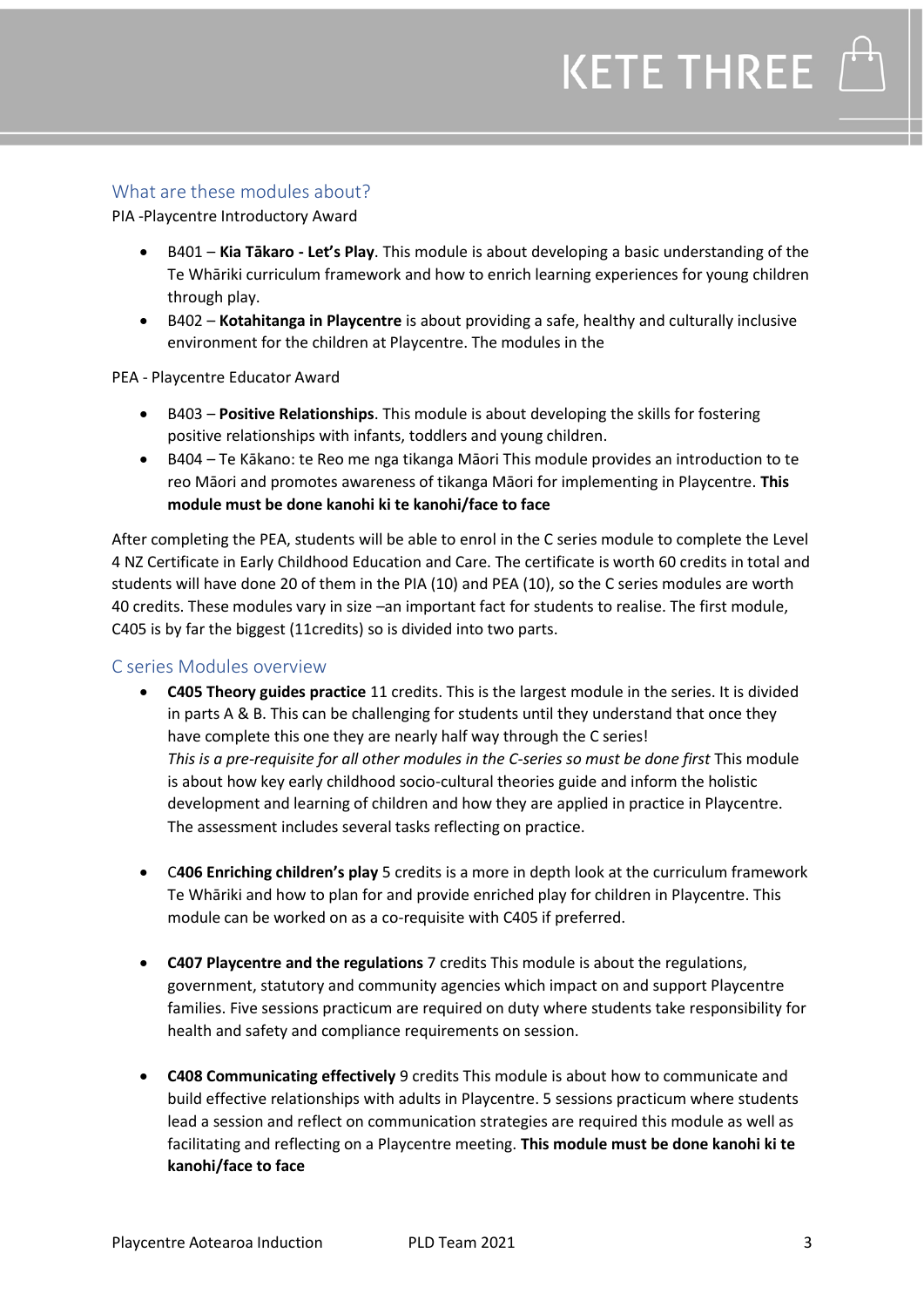- **C410 Te Tiriti o Waitangi in Playcentre** This module is about understanding Playcentre's commitment to Te Tiriti o Waitangi and the implications for personal practices in Playcentre. This module may be completed at any time after the Parent Educator award.
- C**409 Philosophy guides practice** This module is about how different philosophical approaches to early childhood education in Aotearoa New Zealand may guide and inform a philosophy of practice. **This module must be the last module completed.** It includes an overall reflection on a personal philosophy and the role of a parent educator in Playcentre.

## Other requirements to complete the certificate

- Students will have been observed within the previous 12 months to assess their competency
- Current First Aid Certificate [achieved less than 3 years ago]
- Current safety check [achieved less than 3 years ago]
- Completed a consistency questionnaire providing meaningful reflection on their achievement and the graduate outcomes.

### Other useful information

- to be eligible to enrol in the programme students must
	- o be at least 17 years old
	- o be a domestic student (New Zealand and Australian citizens or have a **resident** class visa).
	- o undergo a safety check as required by the Children's Act (2014)
- B404 and C408 can only be completed after attendance at face to face workshops. B401, B402 and B403 modules can be completed either face to face or online. C series workshops are available online only.
- Workshop attendance for PIA and PEA in particular is encouraged so students can engage with other parents and develop support networks.
- If a student misses a face to face workshop they can catch up online.
- A limited number of Chromebooks are available on loan for students enrolled in online modules who do not have a laptop or tablet to access the programme.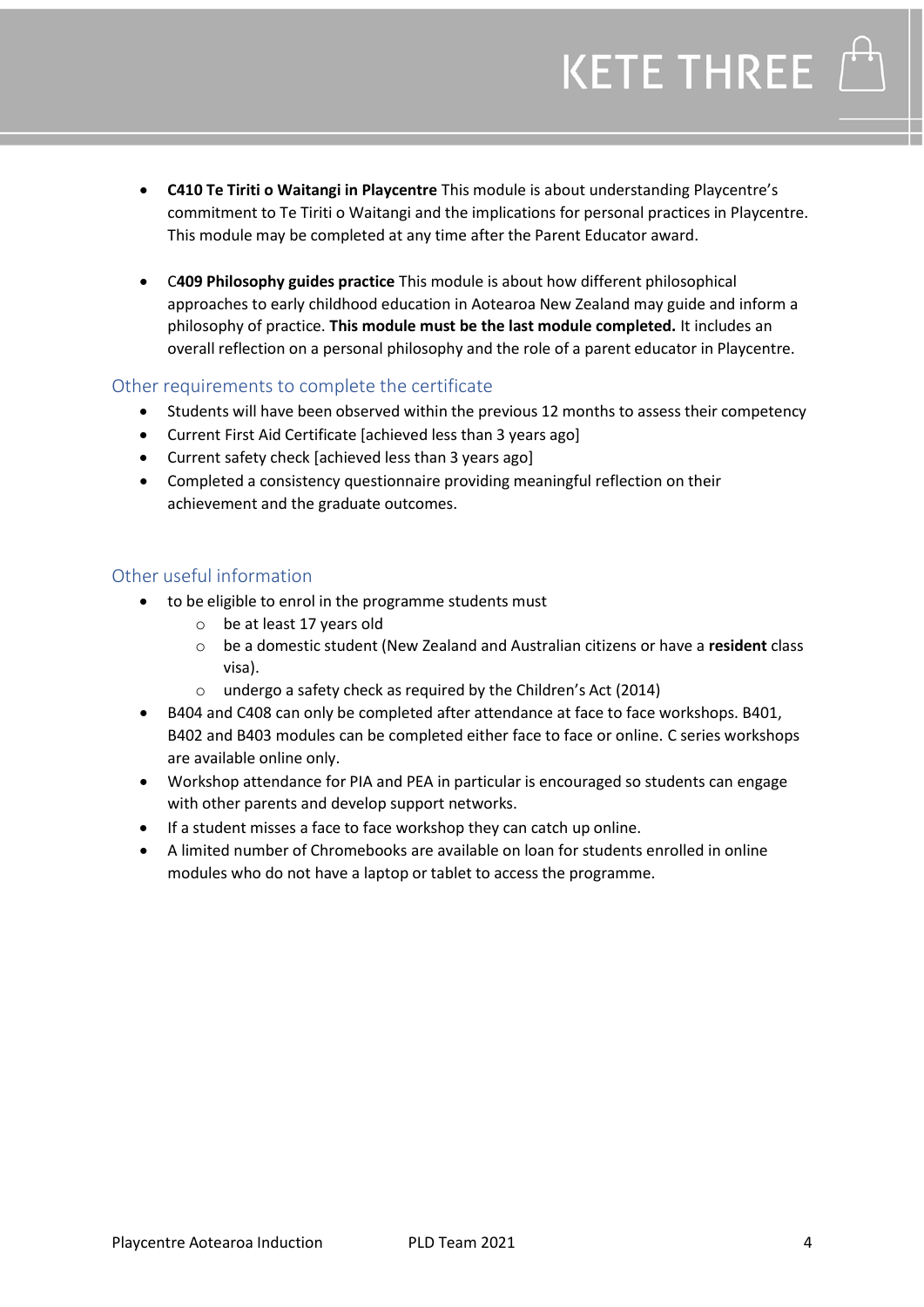

## **The New Zealand Certificate in Early Childhood Education and Care (L4)**



**Playcentre Introductory Award (PIA)** B401 Let's Play (4 workshops) B402 Kotahitanga in Playcentre (4 workshops)



### **Playcentre Educator Award (PEA)**

B403 Positive Relationships (4 workshops) B404 Te kakano - Te reo Maori me nga tikanga (4 workshops)



### **The C Series Modules**

- C405 Theory guides practice
- C406 Enriching children's play
- C407 Playcentre and the regulations
- C408 Communicating effectively
- C409 Philosophy guides practice
- C410 Te Tiriti o Waitangi in Playcentre

To receive the Certificate, you also need:

- A current First Aid certificate (achieved less than 3 years ago)
- A current safety check (less than 3 years ago).
- To have been observed within the previous 12 months to assess your competency and complete a consistency questionnaire providing meaningful reflection on your achievement of the graduate outcomes.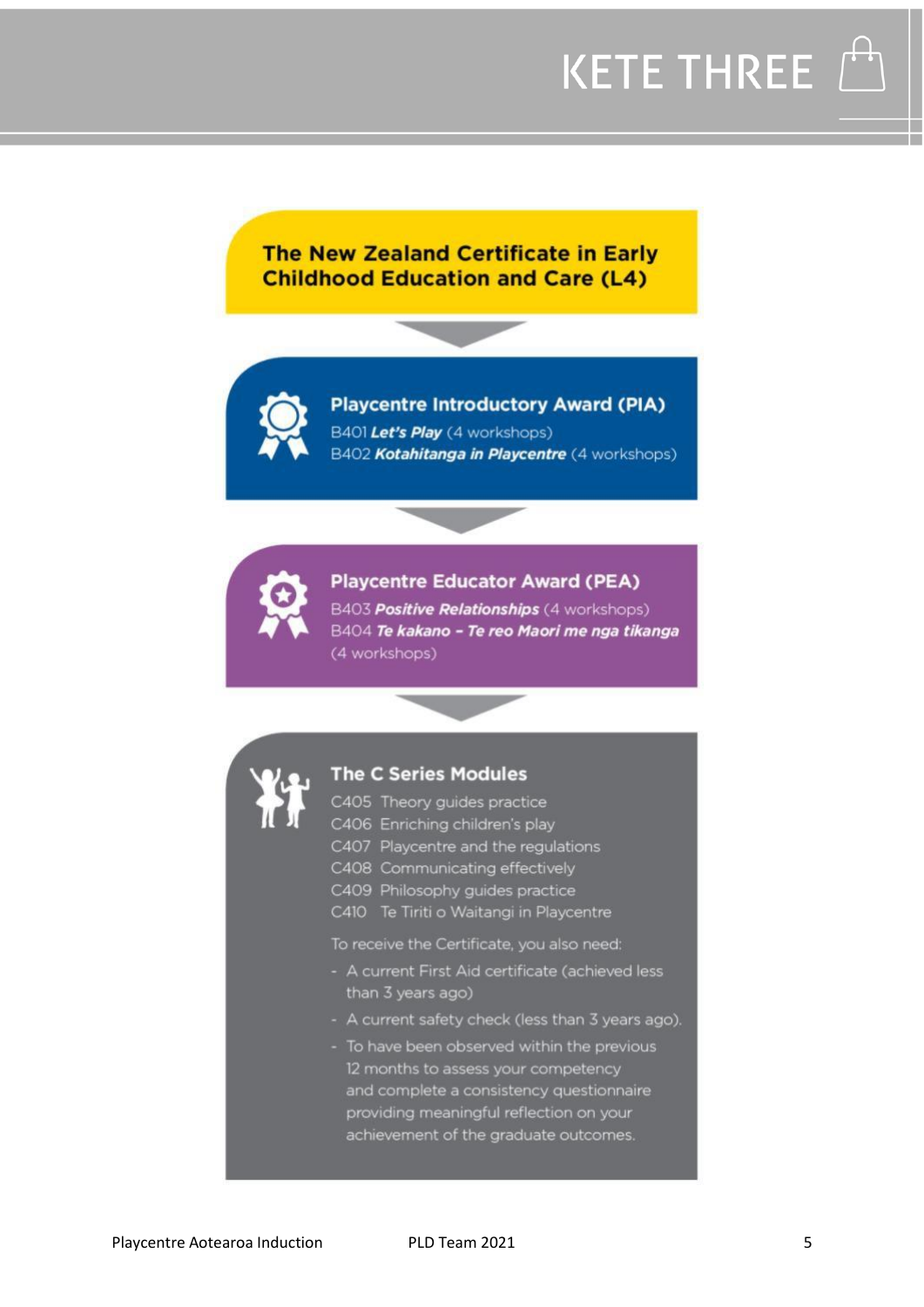## Requesting and hosting workshops

Centres can request to host a workshop, either on session or at another time. Usually, a minimum of six students are required to make this viable. Refer to the Adult Education section of the Playcentre website for contact details for your local area. Your centre will receive an email about Week 6 of each term asking for requests for the following term however you can contact the Education Team to request workshops at any time.

- **Evening and weekend workshops:** Ensure someone from the centre contacts the facilitator to ensure they know the following:
	- $\Rightarrow$  How to open and close the centre (access to keys, lockboxes, alarms etc)
	- $\Rightarrow$  Where the adult chairs are and how to access
	- $\Rightarrow$  Any particular hazards specific to your centre and how you minimise them
	- $\Rightarrow$  Where the tea, coffee and milk is kept for supper
- **Non- session weekday workshops:** Ensure the following.
	- $\Rightarrow$  All of the above
	- $\Rightarrow$  Include in your hazards checklist any issues that apply to children if necessary
	- $\Rightarrow$  Adequate provision for childcare during the workshop. While it is not a licensed funded session it is still important to supervise the children safely so a 1:5 ratio is recommended.
	- $\Rightarrow$  We cannot use Playcentre Education funding for childcare so ask for volunteers or share costs with other centres
- **On session workshops:** If a workshop is to be run alongside a licensed session in a centre it is important that we still aim to provide high quality education and care for the children attending as well as a high quality workshop for the adults.
	- $\Rightarrow$  The overall total number of children on session must not exceed the limit given on the Playcentre license.
	- $\Rightarrow$  Smaller numbers for the workshop will apply to minimise interruptions and protect the quality for those attending.
	- $\Rightarrow$  The area set aside for the adult workshop needs to be sufficient for all adults and the facilitator to sit comfortably without blocking off too much of the children's play area.
	- $\Rightarrow$  Those attending the workshops from the centre may not be part of session ratios/person responsible requirements – there need to be sufficient other adults on duty to cover these requirements.
	- $\Rightarrow$  The workshop facilitator may not be part of the licensing team and any qualifications they have may *not* be listed on the session list on the day.
	- $\Rightarrow$  During COVID Alert level 3 on-session workshops must be cancelled.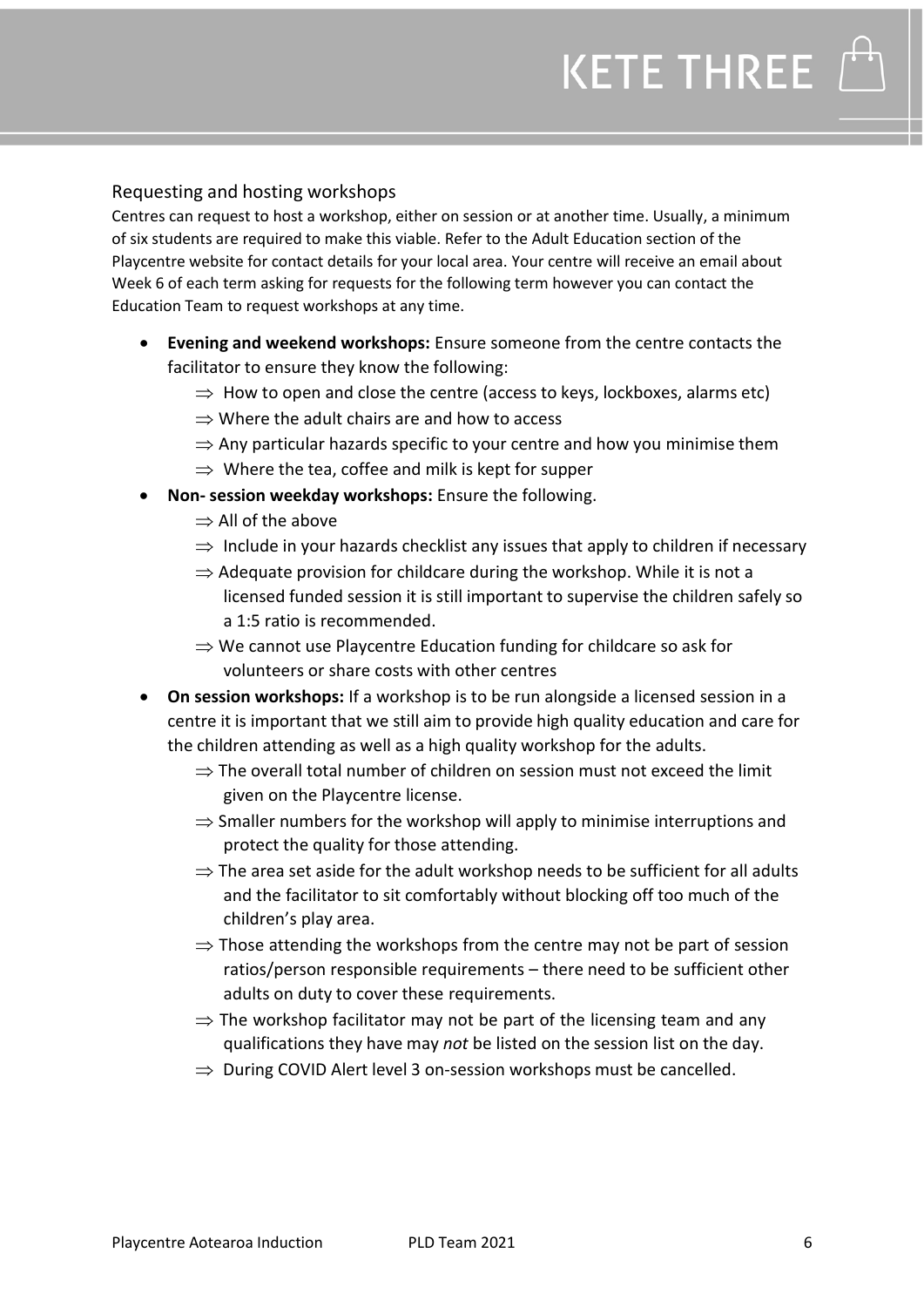

Online courses

- The online modules are organised as a series of sections just as the face-toface modules are made up of a series of workshops and cover the same content.
- A computer of tablet is recommended. If you find a student is working on a phone or tablet and some of the learning exercises are proving difficult to complete on it contact Haley Brown-Wahanui, Student Support Coordinator (Online Programmes) [haley.edamin@playcentre.org.nz](mailto:haley.edamin@playcentre.org.nz) and Playcentre Education can arrange a loan of one of the Chromebooks available for this purpose. There are limited number of Chromebooks and they are only allocated to students enrolled in **online** modules.
- Encourage students to take time to process the information, rather than rush through the online course.

## How to register and enrol for online learning

To find an online-offered module go to the Playcentre website and go to "Find a workshop or online module". <https://www.playcentre.org.nz/current-members/find-a-workshop/>



- Scroll down the booking page to the computer symbol and click on the words ONLINE MODULES. The online options are offered nationally and are not tied to particular regions so you will find them all together in the ONLINE MODULES section.
- Register student interest to study the module online. They will get an acknowledgement that their name is on our list for the next start.
- New groups are formed to satisfy demand as the numbers registered build up so encourage students to register at any time, even if BookWhen says there is a waiting list.
- Students will be sent an email inviting them to access the online module on i-Qualify when the module begins (usually the beginning of each month and mid month.)